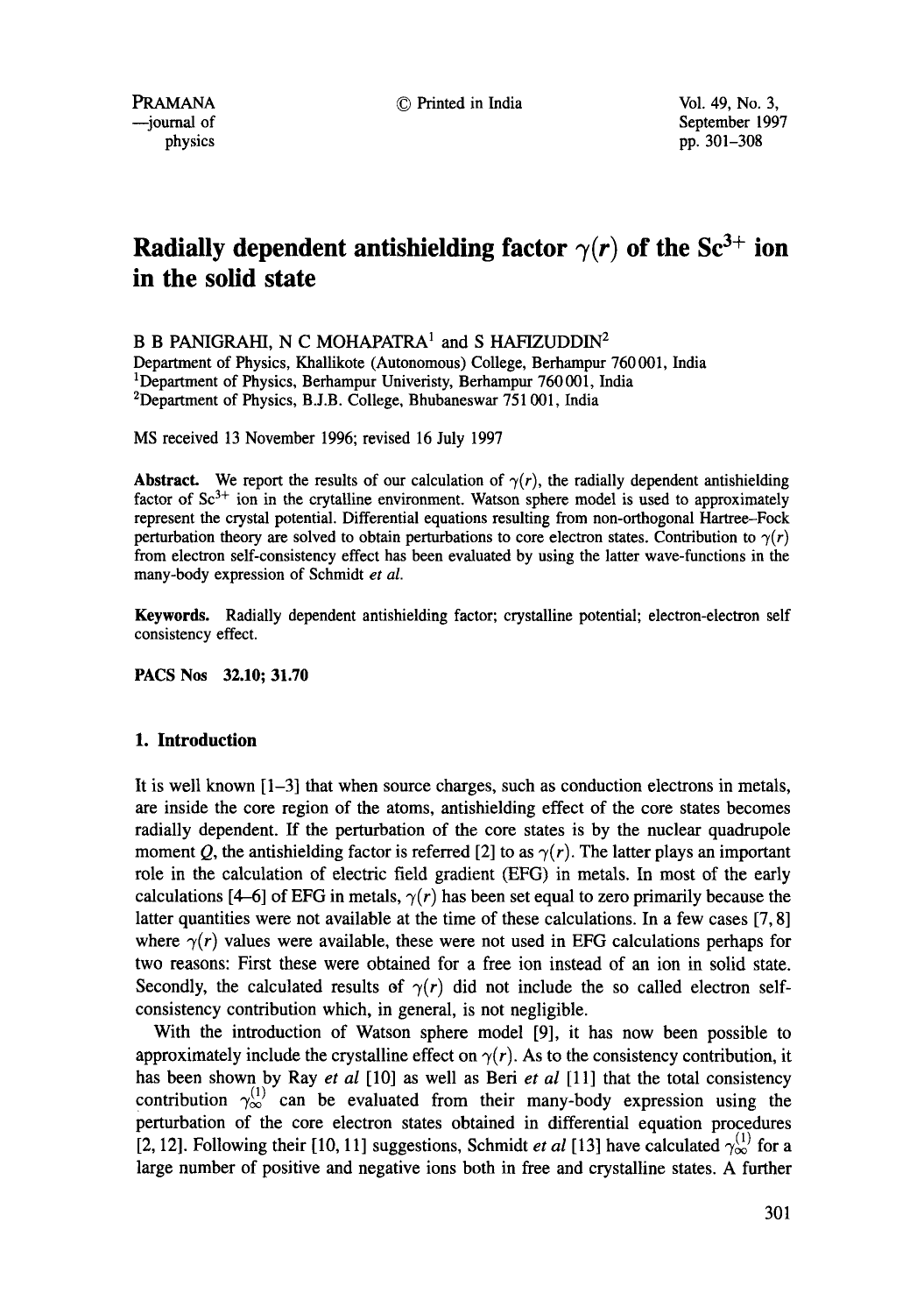extension has been subsequently made by Tripathi and Mohapatra [14] for evaluating  $\gamma^{(1)}(r)$ , the radially dependent consistency contribution, from the expression of  $\gamma^{(1)}_{\infty}$ originally due to Ray *et al* [10].

We have followed closely the procedure of Tripathi and Mohapatra [ 14] for evaluating  $\gamma(r)$  in Sc<sup>3+</sup> ion in solid state. The reasons for taking up Sc are two-fold: First  $\gamma(r)$  for this ion is not available either in free state or in the solid state. Secondly, we wish to use these results in the calculation of EFG in Sc metal to study the change it may produce in the EFG obtained recently [15, 16] with an approximate  $\gamma(r)$ .

We wish to remark here that there are a number of procedures in which EFG can be evaluated without using  $\gamma(r)$  explicitly. These are: (a) linearized augmented plane wave method [17, 18], (b) linear muffin-tin-orbital method [19, 20], (c) augmented spherical wave method [21], (d) linear combination of atomic orbital method [22] and the procedure due to Meyer *et al* [23]. In the latter procedure [23], various schemes are developed to reconstruct the true wave functions from the pseudo wave functions in crystals and EFG is evaluated with good accuracy using the true wave functions.

The paper is organized as follows: In  $\S$ 2, we briefly describe the theory. Results and discussion are presented in  $\S 3$ . Section 4 summarizes the conclusions.

# **2. Theory**

If consistency contribution is neglected, the resulting antishielding factor, referred to as the zero-order contribution and denoted by  $\gamma^{(0)}(r)$  is given [14] by

$$
\gamma^{(0)}(r) = \frac{1}{Q} \left( \int_0^r Q_i^{(0)}(r') dr' + r^5 \int_r^\infty Q_i^{(0)}(r') (r')^{-5} dr' \right),\tag{1}
$$

where

$$
Q_i^{(0)}(r) = Qr^2 \sum_n C_{l_0l}^{(2)} U_0'(nl, r) V_1'(nl \to l_0, r).
$$
 (2)

In eq. (2)  $U'_{0}$  is the radial part of the unperturbed core state.  $V'_{1}$  is the radial part of the perturbation in the core state and is obtained in the differential equation procedure of nonorthogonal Hartree-Fock perturbation theory (NHFPT) of Dalgarno [24]. Other symbols have their usual meanings. Following the procedure of Tripathi and Mohapatra [14], the radially dependent consistency contribution can similarly be expressed as

$$
\gamma^{(1)}(r) = \frac{1}{Q} \left( \int_0^r Q_i^{(1)}(r') dr' + r^5 \int_r^\infty Q_i^{(1)}(r') (r')^{-5} dr' \right),\tag{3}
$$

where  $Q_i^{(1)}(r)$  is interpreted as the induced quadrupole moment density in the core electrons due to the consistency effect. In obtaining consistency contribution [10], one considers the simultaneous excitation of a pair of electrons. Correspondingly, one may have contributions from radial, angular and mixed modes of excitations. In the radial mode, both the core electrons are excited into states with unchanged 1 values. In the angular mode both the core electrons are excited into states with  $1 \pm 2$  values. In the mixed mode while one is excited to a state with same 1, the other goes to  $1 \pm 2$  state. For convenience, we will refer to the sum of angular and the mixed mode as the 'angular mode' contribution.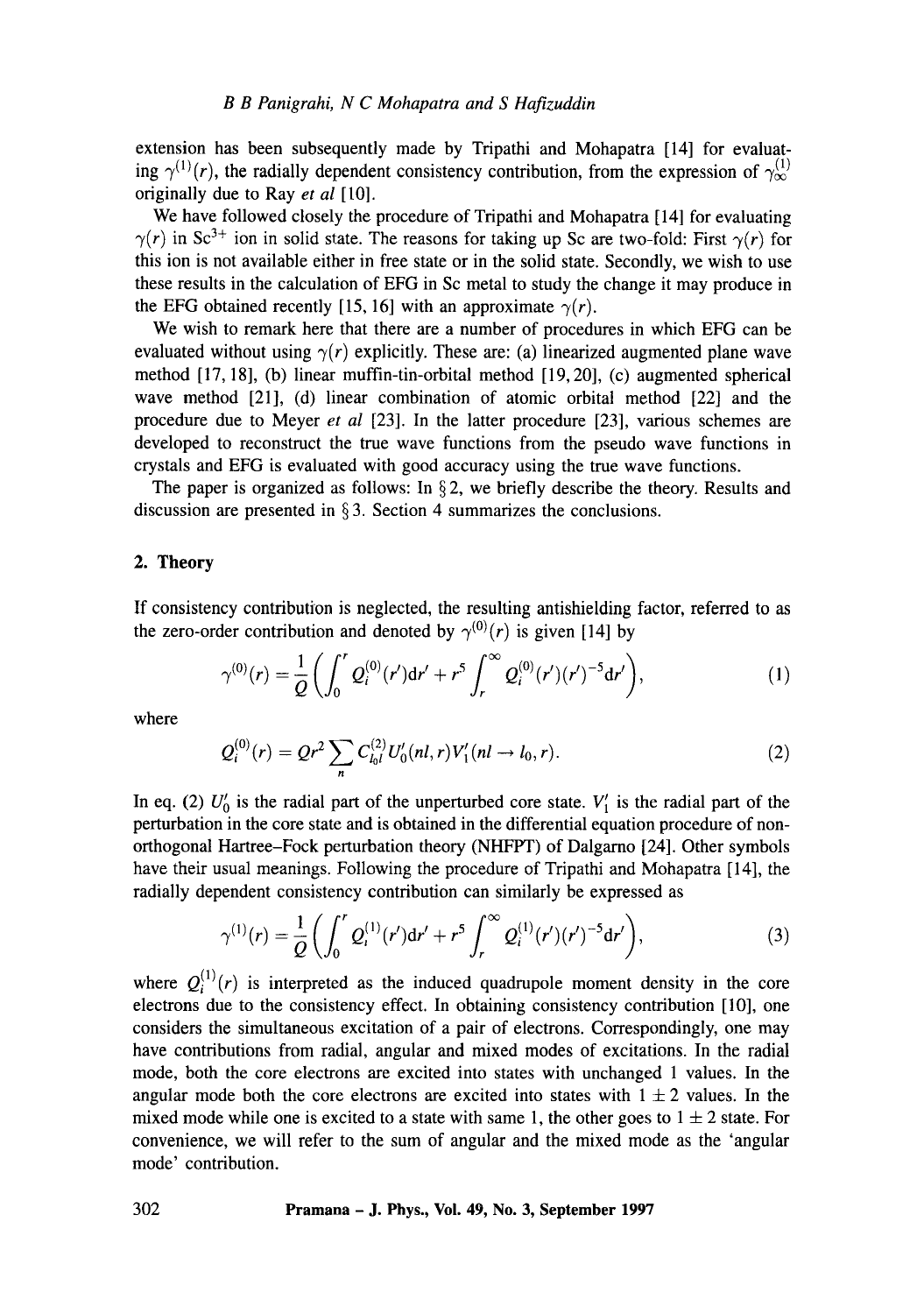It has been noted by Schmidt *et al* [13] that the contribution to  $\gamma_{\infty}^{(1)}$  from the 'angular mode' is quite negligible compared to the radial mode. In the present calculation we have neglected the former.

For p-core ions, the expressions for  $Q_i^{(1)}(r)$  have been worked out by Tripathi and Mohapatra [14]. These expressions, in addition to depending on  $U'_{0}$ ,  $V'_{1}$  functions also involve  $\overline{V}'_1$ , the radial part of the perturbed core states in EFG-perturbation. For details the reader may refer to the work of Tripathi and Mohapatra [14].

#### **3. Results and discussion**

Hartree-Fock (HF) wave functions of ions in free state as well as in crystalline state, the latter being evaluated in Watson sphere model [9] are available from the work of Paschalis and Weiss [25]. The core wave functions of  $Sc<sup>3+</sup>$  ion in crystalline state corresponding to Pauling [26] ionic radius,  $r_0 = 0.81$  Å, are used in the present work. These are taken from the work of Paschalis and Weiss [25]. Out of the five core states,  $1s-3p$  of Sc<sup>3+</sup>, the s-core states contribute to  $\gamma^{(0)}(r)$  through only the angular mode of excitation, the two p-core states contribute both in radial and angular modes. Out of these  $\gamma_{\text{ang}}^{(0)}(r)$ , the net angular mode contribution to  $\gamma^{(0)}(r)$  is generally small and negligible compared to the more important radial mode contribution,  $\gamma_{rad}^{(v)}(r)$ , but the former takes more computation time than the latter. For this reason,  $\gamma_{\text{ang}}^{(0)}(r)$  has been evaluated using a modified Thomas-Fermi model for the charge distribution in exactly the same way as it was done in the previous work [12].

The radial mode contribution  $\gamma_{rad}^{(0)}(r)$ , on the other hand, has been evaluated exactly by using the appropriate HF wave function  $U_0'(2p, r)$  and  $U_0'(3p, r)$  of 2p and 3p core electrons. The differential equations in the perturbations  $V_1(np \rightarrow p, r)$  and  $\overline{V}_1(np \rightarrow p, r)$ are solved using a non-iterative procedure due to Duff and Das [27]. These functions are then orthogonalized to the occupied core states in order to avoid violation of exclusion principle. In the numerical solution of the differential equations in  $V_1$  and  $\overline{V}_1$ , a logarithmic scale with 209 mesh points has been chosen. The r-value of the nth mesh point in this scale is obtainable from the relation,  $r_n = Z^{-1} \exp[-3.0 + (n-1)h]$ , where Z is the atomic number of Sc and  $h = 0.045$ . The largest value of r in this choice of mesh points is  $r_{209} = 27.536$  atomic units (au).

In figures 1 and 2, we have plotted the orthogonalized solutions  $V'_1$  for the 2p and 3p core states of  $Sc^{3+}$  ion in solid state. These have the same number of nodes as of a 4p atomic core state in agreement with the expectation from perturbation of  $2p$  and  $3p$  states in the radial modes. In figure 3 the total  $\gamma^{(0)}(r)$ , that is, the sum of  $\gamma^{(0)}_{rad}(r)$  and  $\gamma^{(0)}_{ang}(r)$  is plotted as a function of  $r$ . The nature of its variation with  $r$  leading to a nearly constant value at large  $r$  is as expected.

The consistency contribution  $\gamma^{(1)}(r)$ , has been evaluated using the expressions derived in the work of Tripathi and Mohapatra [14]. In doing so the contributions from the radial mode have been calculated exactly. On the other hand, the contribution from the 'angular mode' which is generally smaller than the radial mode, but takes more computation time has been neglected in the present work. The error due to this neglect is negligible. It may be noted here that unlike Na<sup>+</sup> ion [14], which has only 2p core electrons, Sc<sup>3+</sup> ions has both 2p and 3p core electrons. Therefore, in the latter ion, contribution to  $\gamma^{(1)}(r)$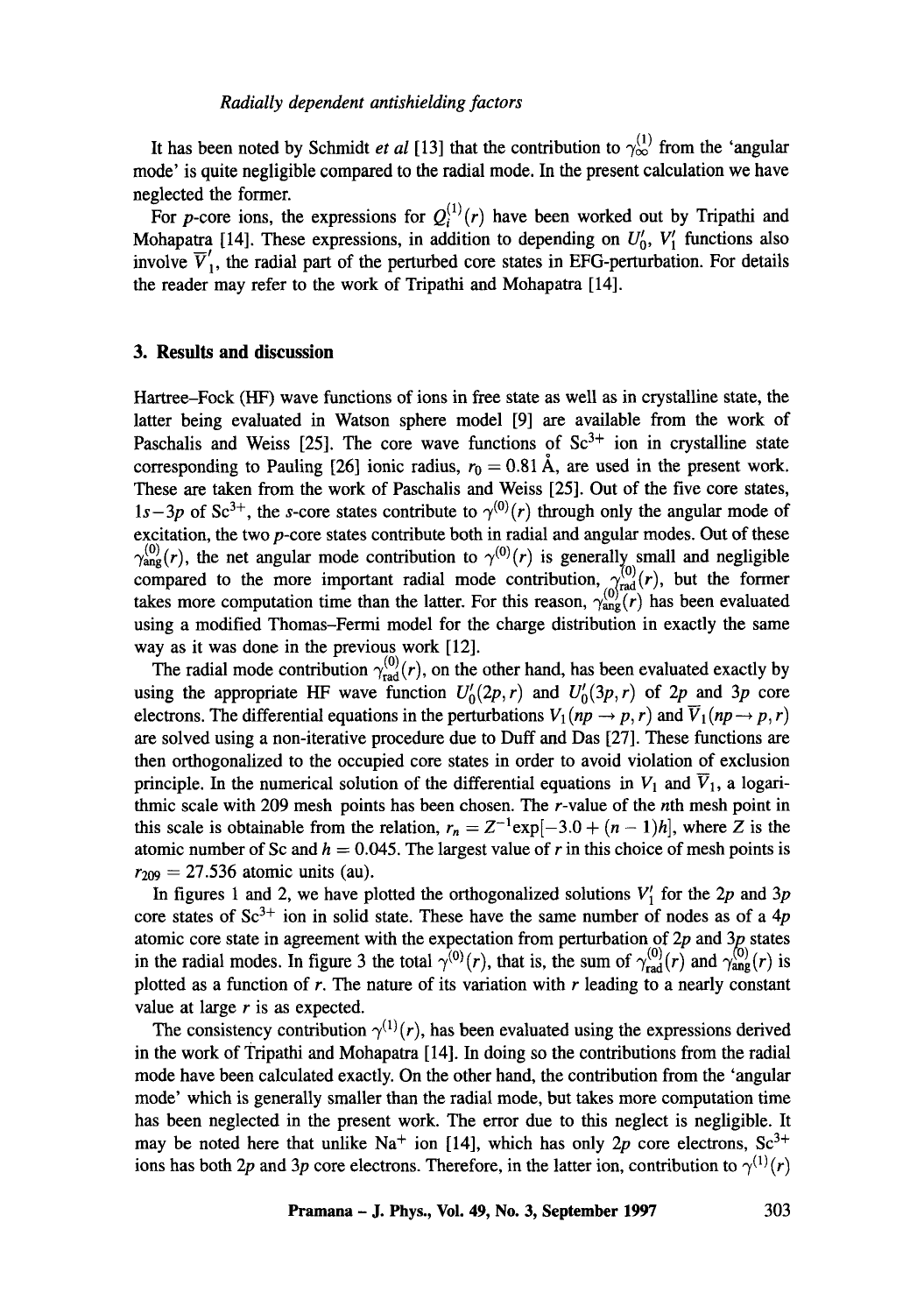

**Figure 1.** Perturbed function  $V_1(2p \rightarrow p)$  of Sc<sup>3+</sup> ion in solid state.



**Figure 2.** Perturbed function  $V_1'(3p \rightarrow p)$  of Sc<sup>3+</sup> ion in solid state.

arises both from intrashell and intershell pair excitations of p-core electrons. In figure 4  $\gamma^{(1)}(r)$  is plotted. The variation with r is similar to those observed in case of other ions [14].

304 Pramana - J. Phys., Vol. 49, No. 3, September 1997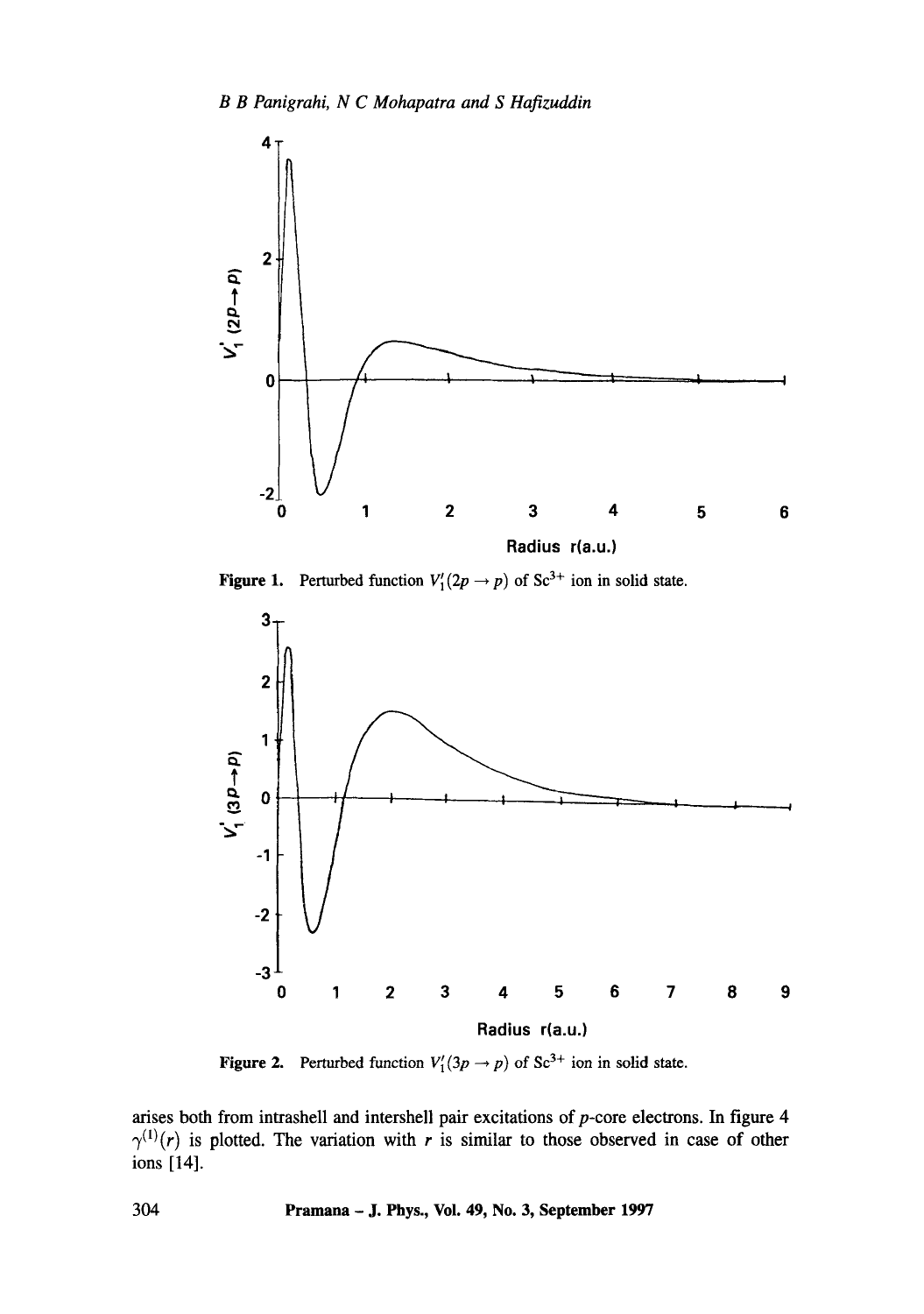

**Figure 3.** The radially dependent antishielding factor  $\gamma^{(0)}(r)$  of Sc<sup>3+</sup> ion in solid state.



**Figure 4.** Self-consistency contribution  $\gamma^{(1)}(r)$  to radially dependent antishielding factor of  $Sc<sup>3+</sup>$  ion in solid state.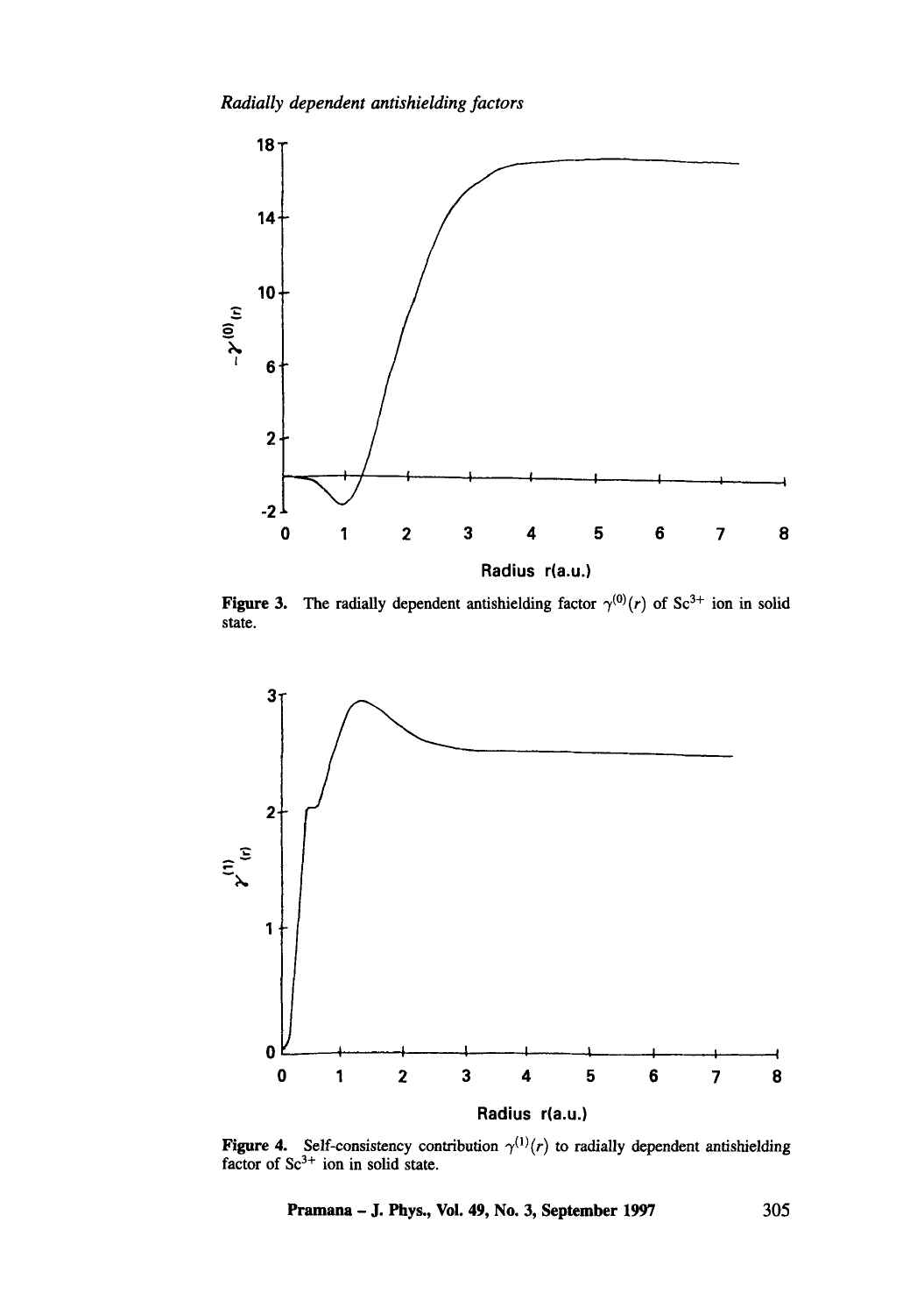**Table 1.** The radially dependent antishielding factors  $\gamma_{rad}^{(0)}(r)$ ,  $\gamma_{ang}^{(0)}(r)$ ,  $\gamma^{(0)}(r)$ ,  $\gamma^{(1)}(r)$ and  $\gamma_{tot}(r)$  of Sc<sup>3+</sup> ion in solid state, r is expressed in atomic units and n denotes the index of the mesh points.

| n(r) | r      | $\overline{\gamma_{\rm rad}^{(0)}(r)}$ | $\overline{\gamma^{(0)}_{\rm ang}}(r)$ | $\gamma^{(0)}(r)$ | $\gamma^{(1)}(r)$ | $\gamma_{\text{tot}}(r)$ |
|------|--------|----------------------------------------|----------------------------------------|-------------------|-------------------|--------------------------|
| 1    | 0.0024 | 0.0000                                 | 0.0001                                 | 0.0001            | $-0.0000$         | 0.0001                   |
| 69   | 0.0505 | 0.0011                                 | 0.0165                                 | 0.0176            | $-0.0501$         | $-0.0325$                |
| 79   | 0.0793 | 0.0067                                 | 0.0312                                 | 0.0379            | $-0.2061$         | $-0.1681$                |
| 85   | 0.1038 | 0.0171                                 | 0.0456                                 | 0.0627            | $-0.4244$         | $-0.3617$                |
| 93   | 0.1488 | 0.0461                                 | 0.0745                                 | 0.1206            | $-0.9288$         | $-0.8082$                |
| 100  | 0.2040 | 0.0725                                 | 0.1132                                 | 0.1857            | $-1.5059$         | $-1.3202$                |
| 105  | 0.2555 | 0.0596                                 | 0.1516                                 | 0.2112            | $-1.8553$         | $-1.6441$                |
| 120  | 0.5018 | $-0.0997$                              | 0.3455                                 | 0.2458            | $-2.0350$         | $-1.7892$                |
| 124  | 0.6008 | 0.1156                                 | 0.4232                                 | 0.5388            | $-2.1663$         | $-1.6275$                |
| 128  | 0.7193 | 0.5176                                 | 0.5128                                 | 1.0304            | $-2.4176$         | $-1.3872$                |
| 133  | 0.9007 | 0.8775                                 | 0.6376                                 | 1.5151            | $-2.7595$         | $-1.2444$                |
| 136  | 1.0309 | 0.6266                                 | 0.7177                                 | 1.3443            | $-2.8976$         | $-1.5533$                |
| 138  | 1.1280 | 0.1123                                 | 0.7728                                 | 0.8851            | $-2.9437$         | $-2.0586$                |
| 140  | 1.2343 | $-0.7414$                              | 0.8287                                 | 0.0873            | $-2.9520$         | $-2.8647$                |
| 141  | 1.2911 | $-1.3018$                              | 0.8570                                 | $-0.4448$         | $-2.9430$         | $-3.3878$                |
| 142  | 1.3505 | $-1.9535$                              | 0.8854                                 | $-1.0681$         | $-2.9271$         | $-3.9952$                |
| 143  | 1.4127 | $-2.6871$                              | 0.9138                                 | $-1.7733$         | $-2.9046$         | $-4.6779$                |
| 144  | 1.4777 | $-3.5029$                              | 0.9423                                 | $-2.5606$         | $-2.8777$         | $-5.4383$                |
| 145  | 1.5457 | $-4.3829$                              | 0.9707                                 | $-3.4122$         | $-2.8468$         | $-6.2590$                |
| 146  | 1.6168 | $-5.3261$                              | 0.9990                                 | $-4.3271$         | $-2.8141$         | $-7.1412$                |
| 147  | 1.6913 | $-6.3089$                              | 1.0271                                 | $-5.2818$         | $-2.7801$         | $-8.0619$                |
| 148  | 1.7691 | $-7.3307$                              | 1.0550                                 | $-6.2757$         | $-2.7468$         | $-9.0225$                |
| 149  | 1.8505 | $-8.3639$                              | 1.0826                                 | $-7.2813$         | $-2.7143$         | $-9.9956$                |
| 150  | 1.9357 | $-9.4063$                              | 1.1099                                 | $-8.2964$         | $-2.6842$         | $-10.981$                |
| 151  | 2.0248 | $-10.4300$                             | 1.1367                                 | $-9.2933$         | $-2.6563$         | $-11.950$                |
| 153  | 2.2155 | $-12.386$                              | 1.189                                  | $-11.197$         | $-2.6099$         | $-13.807$                |
| 155  | 2.4241 | $-14.131$                              | 1.239                                  | $-12.892$         | $-2.5759$         | $-15.468$                |
| 156  | 2.5357 | $-14.902$                              | 1.263                                  | $-13.639$         | $-2.5634$         | $-16.203$                |
| 158  | 2.7745 | $-16.202$                              | 1.308                                  | $-14.894$         | $-2.5453$         | $-17.439$                |
| 160  | 3.0358 | $-17.181$                              | 1.350                                  | $-15.831$         | $-2.5347$         | $-18.366$                |
| 163  | 3.4746 | $-18.105$                              | 1.405                                  | $-16.700$         | $-2.5271$         | $-19.227$                |
| 172  | 5.2095 | $-18.775$                              | 1.518                                  | $-17.257$         | $-2.5243$         | $-19.781$                |
| 175  | 5.9624 | $-18.783$                              | 1.539                                  | $-17.244$         | $-2.5241$         | $-19.769$                |
| 179  | 7.1383 | $-18.784$                              | 1.556                                  | $-17.228$         | $-2.5241$         | $-19.752$                |
| 180  | 7.4669 | $-18.784$                              | 1.556                                  | $-17.228$         | $-2.5241$         | $-19.752$                |
| 209  | 27.536 | $-18.784$                              | 1.556                                  | $-17.228$         | $-2.5241$         | $-19.752$                |

In addition to these figures, we have also summarized the data in table 1. Instead of listing the values of  $\gamma^{(0)}$  and  $\gamma^{(1)}$  at all the 209 mesh points, we have chosen for the sake of brevity, to list the values at thirty-five representative mesh points, so that the broad features of  $\gamma^{(0)}$  and  $\gamma^{(1)}$  (figures 3 and 4), namely, node/hump in small r region and near constancy in the large r region are represented by this smaller set of selected mesh points. The first column gives the n-value of the mesh point while the second column gives the r value corresponding to this n. Columns 3–7 list the contributions  $\gamma_{rad}^{(v)}(r)$ ,  $\gamma_{ang}^{(v)}(r)$ ,  $\gamma^{(0)}(r)$ ,  $\gamma^{(1)}(r)$  and  $\gamma_{\text{tot}}(r)$ , the last one being the sum of  $\gamma^{(0)}(r)$  and  $\gamma^{(1)}(r)$ . From this table, the saturation values of  $\gamma^{(0)}$ ,  $\gamma^{(1)}$  and  $\gamma_{tot}$  are noted to be  $-17.23$ ,  $-2.52$  and  $-19.75$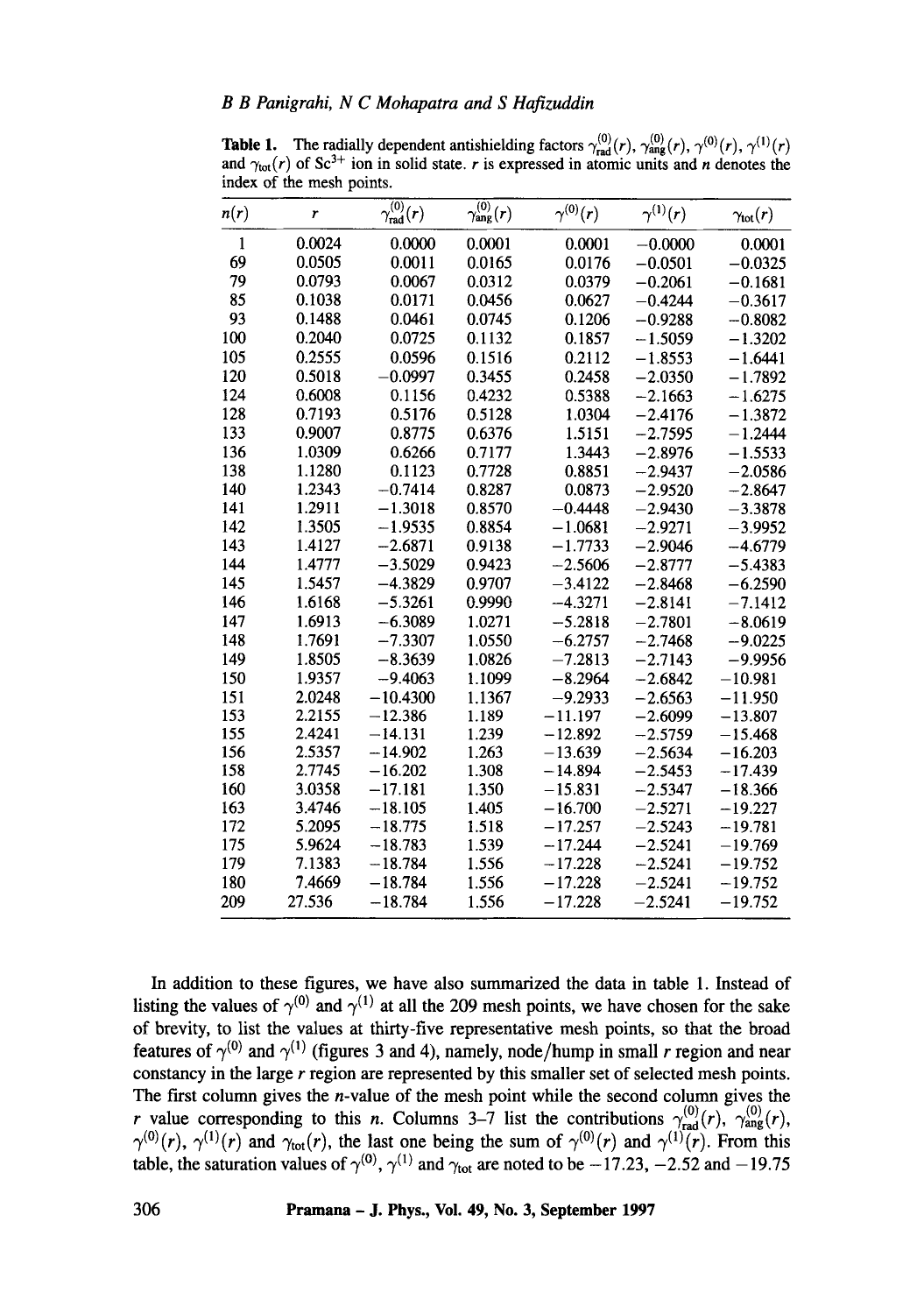respectively, which may be regarded as equal to the respective Sternheimer antishielding factor  $\gamma_{\infty}^{(0)}$ ,  $\gamma_{\infty}^{(1)}$  and  $\gamma_{\infty}$  caused by source charges at infinity.

As  $\gamma^{(0)}(r)$  and  $\gamma^{(1)}(r)$  from other works are not available, it is not possible to compare the present results with others. However, the values of  $\gamma_{\infty}^{\infty}$ ,  $\gamma_{\infty}^{\infty}$ , and  $\gamma_{\infty}$  for Sc<sup>3+</sup> ion in solid state are available from the work of Schmidt *et al* [13]. Their values are:  $\gamma_{\infty}^{(0)} = -20.46$ ,  $\gamma_{\infty}^{(1)} = -2.644$  and  $\gamma_{\infty} = -23.104$ . Comparing these values with those in the present work, we find the present results are smaller in magnitude than those of Schmidt *et al* [13]. The discrepancy between the present results and those of Schmidt *et al* [13] may be attributed to the different ionic radii at which the unperturbed core wave functions are evaluated in Watson sphere model [9]. While the HF wave functions used in the work of Schmidt *et al* [13] correspond to  $r_0 = 0.73$  Å, those in the present work refer to Pauling radius  $r_0 = 0.81 \text{ Å}$ . In case of positive ions, as can be seen from the work of Schmidt *et al* [13], a larger  $r_0$  gives values for  $\gamma_{\infty}^{(0)}$  and  $\gamma_{\infty}^{(1)}$  with smaller magnitudes. For negative ions, the trend is opposite. In the present work  $r_0 (= 0.81 \text{ Å})$  being larger than 0.73 Å, the latter value used by Schmidt *et al* [13], the present results of  $\gamma_{\infty}^{(0)}$  and  $\gamma_{\infty}^{(1)}$  are smaller in magnitude than theirs, as expected. We would like to add here that contribution arising from higher order electron correlation effect which is expected to be still smaller than consistency contribution has been neglected in the present work.

Another pertinent point to discuss is the relative magnitudes of  $\gamma^{(0)}(r)$  and  $\gamma^{(1)}(r)$ . Considering the source from which  $\gamma^{(1)}(r)$  results, one expects it to have smaller magnitude than  $\gamma^{(0)}(r)$ . This is borne out by the data in table 1 for r larger than about 1.6 au. But for  $r < 1.6$  au,  $\gamma^{(1)}(r)$  is found larger in magnitude than  $\gamma^{(0)}(r)$ . In a bid to understand this we have separately listed  $\gamma_{rad}^{(r)}(r)$  and  $\gamma_{ang}^{(r)}(r)$  which make up  $\gamma^{(r)}(r)$ . In the small r region,  $\gamma_{\text{rad}}^{(0)}(r)$  starts from a small positive value, attains a maximum and then decreases and becomes negative.  $\gamma_{\text{ang}}^{(0)}(r)$ , on the other hand, is positive and gradually increases. In contrast,  $\gamma^{(1)}(r)$  is negative and gradually increases in magnitude. This trend is more or less the same as observed in case of  $Na<sup>+</sup>$  ion in the work of Tripathi and Mohapatra [14]. We do not have a simple explanation for this. It may be due to the complicated dependence of  $\gamma^{(1)}(r)$  on the functions  $U'_0$ ,  $V'_1$  and  $\bar{V}'_1$  in the small r region. As to the neglected 'angular contribution' to  $\gamma^{(1)}(r)$ , we expect it to be much smaller than 1.57, the saturation value of  $\gamma_{\text{ang}}^{\text{V}}(r)$ . If one assumes that the 'angular contribution' to  $\gamma^{(1)}(r)$  scales down in the same ratio as  $\gamma^{(1)}_{rad}(r)$  does in relation to  $\gamma^{(0)}_{rad}(r)$ , the saturation value of  $\gamma_{\text{ang}}^{(1)}(r)$ , the 'angular contribution' will be less than 0.22.

Before we conclude this section we wish to discuss the sensitiveness of  $\gamma(r)$  to the Watson sphere radius. This type of study has been made by Schmidt *et al* [13] in Cl<sup>-</sup>. In Sc<sup>3+</sup>, as we have stated before, the value of  $\gamma_{\infty}$  changes from -19.75 to -23.104 when the radius  $r_0$  changes from 0.81 Å to 0.73 Å. That is,  $\gamma_\infty$  changes by 17% for a change of 10% in  $r_0$ . The change in  $\gamma(r)$  for individual r may be slightly different from this. The uncertainty in Pauling  $[26]$  ionic radius which is used for  $r_0$  in the present work is expected [13] to be less than 10%. This suggests that the change in the present result due to any uncertainty in Pauling ionic radius will be much less than 17%. It is for this reason, we expect that the EFG in Sc metal when calculated by using the present results of  $1 - \gamma(r)$  would not significantly change if the actual ionic radius differs from the Pauling radius (0.81  $\AA$ ) by less than 10%. However, the exact change can be determined if one repeats the calculation of EFG using  $\gamma(r)$  corresponding to the aforesaid two values of  $r_0$ . Such calculations are planned for future.